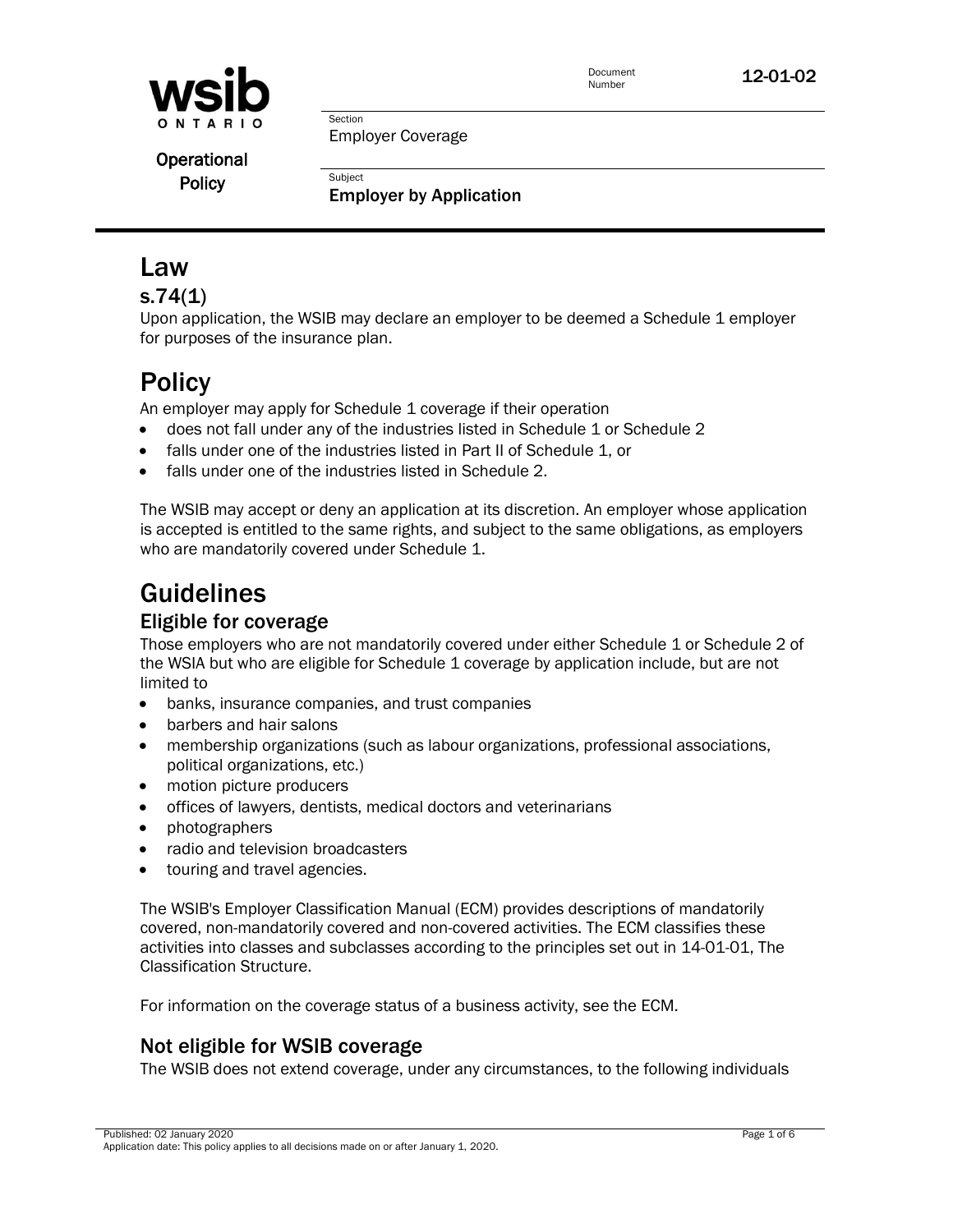

Document **12-01-02**<br>Number

Employer Coverage

Section

**Subject** 

Operational **Policy** 

Employer by Application

- foreign diplomats
- competitors in individual or team sports
- stunt performers
- circus performers

Employers or individuals whose business operations involve sports (e.g., coaches) or animal training may apply for coverage. If the WSIB grants them coverage it is with the clear direction that they are not covered when they or their employees compete or train for competition.

#### Example

Horse trainers can apply for Schedule 1 coverage for their horse training activities, which may include riding horses. However, if these trainers also ride competitively in races, they are not covered while competing in a race. The WSIB will deny their claim if they are injured.

#### Optional insurance only

Independent operators, and partners not employing workers, who wish optional insurance and whose operations are not covered under Schedule 1 must also make a request for application coverage. This application must be made at the same time the application for optional insurance is made. For more information about independent operators, see [12-02-](http://www.wsib.on.ca/WSIBPortal/faces/WSIBManualPage?cGUID=12-02-01&rDef=WSIB_RD_OPM&fGUID=835502100635000483) [01, Workers and Independent Operators;](http://www.wsib.on.ca/WSIBPortal/faces/WSIBManualPage?cGUID=12-02-01&rDef=WSIB_RD_OPM&fGUID=835502100635000483) for details on optional insurance, see [12-03-02,](http://www.wsib.on.ca/WSIBPortal/faces/WSIBManualPage?cGUID=12-03-02&rDef=WSIB_RD_OPM&fGUID=835502100635000484)  [Optional Insurance,](http://www.wsib.on.ca/WSIBPortal/faces/WSIBManualPage?cGUID=12-03-02&rDef=WSIB_RD_OPM&fGUID=835502100635000484) and [12-03-03, Who Can Obtain Optional Insurance?.](http://www.wsib.on.ca/WSIBPortal/faces/WSIBManualPage?cGUID=12-03-03&rDef=WSIB_RD_OPM&fGUID=835502100635000484)

#### Unpaid trainees

For guidelines governing employers who want application coverage in order to have their unpaid training participants considered workers, see [12-04-05, Coverage for Unpaid](http://www.wsib.on.ca/WSIBPortal/faces/WSIBManualPage?cGUID=12-04-05&rDef=WSIB_RD_OPM&fGUID=835502100635000485)  [Trainees.](http://www.wsib.on.ca/WSIBPortal/faces/WSIBManualPage?cGUID=12-04-05&rDef=WSIB_RD_OPM&fGUID=835502100635000485)

#### Transfers from Schedule 2

Employers with operations that are compulsorily covered under Schedule 2 can apply to have their operations transferred to Part I of Schedule 1. After they transfer, they remain individually liable to pay all costs (including future costs) for work-related accidents that occurred while they were in Schedule 2. Employers who have transferred from Schedule 2 to Schedule 1 may request to return back to Schedule 2 (see "Cancellation of coverage", below).

#### NOTE

Private sector employers transferring to Schedule 1 will continue to be responsible for securing their Schedule 2 liabilities.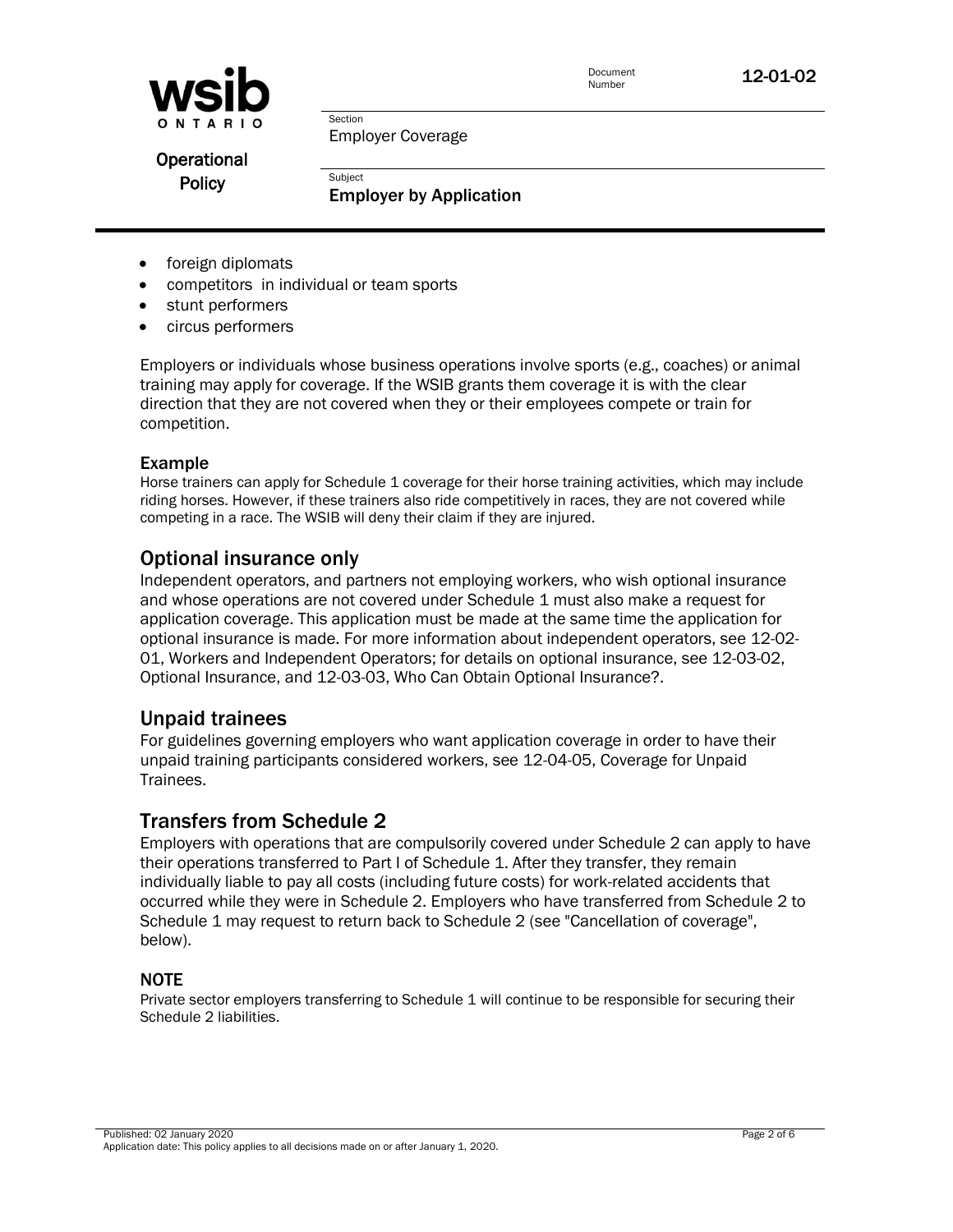



Employer Coverage

Section

**Subject** 

Operational **Policy** 

Employer by Application

# Coverage for part of an operation

In most cases, employers entering Schedule 1 by application request coverage for their entire operation. However, employers may enter only part of their operation in Schedule 1, provided these conditions are met

- the part entering Schedule 1 is a business activity distinct from the rest of the operation (for the purposes of this policy, the WSIB considers business activities to be distinct when the activities fall under different classification codes in the ECM)
- the operation entering Schedule 1 is situated at a different location from the rest of the operation (in most cases operations at different mailing addresses are considered to be at different locations)
- Schedule 1 coverage is provided for all workers engaged in the business activity entering Schedule 1
- each worker covered under Schedule 1 engages exclusively in that one business activity entering Schedule 1
- $\bullet$  the payroll for the activity entering Schedule 1 is properly segregated from the rest of the employer's payroll.

#### NOTE

These conditions also apply to Schedule 2 employers who apply for Schedule 1 coverage.

#### Example

An employer in the travel business 1) operates a travel agency and 2) organizes travel tour packages for travel agencies. Neither operation is compulsorily covered. The employer wants Schedule 1 coverage for the travel agency operation, and wants to leave the tour package operation uncovered.

The WSIB considers these two operations distinct business activities and classifies them in different classification codes (561510 Travel Agencies, and 561520 Tour Operators). The employer's workers in each operation are in different locations; the workers in the travel agency do not earn money from the tour packaging operation; and the payroll for the agency is segregated. Upon application, and receipt of all the necessary documentation, the WSIB allows the entry of the travel agency activity into Schedule 1.

# Municipality treated as the employer

For the purpose of this policy, municipal boards and commissions classified in the same business activity as the municipality shall be treated as if the municipality is their employer (see [12-01-01, Who is an Employer?\)](http://www.wsib.on.ca/WSIBPortal/faces/WSIBManualPage?cGUID=12-01-01&rDef=WSIB_RD_OPM&fGUID=835502100635000482).

## Exception to coverage of all workers

Upon initial application (or subsequent request), employers in the entertainment industry may exclude all of their actors and performers from Schedule 1 coverage. Coverage would be provided for all other workers. However, employers must retain, and submit upon request, employee records, which can be verified by WSIB staff. Employers in this industry are expected to fulfill all WSIB obligations for those workers receiving coverage.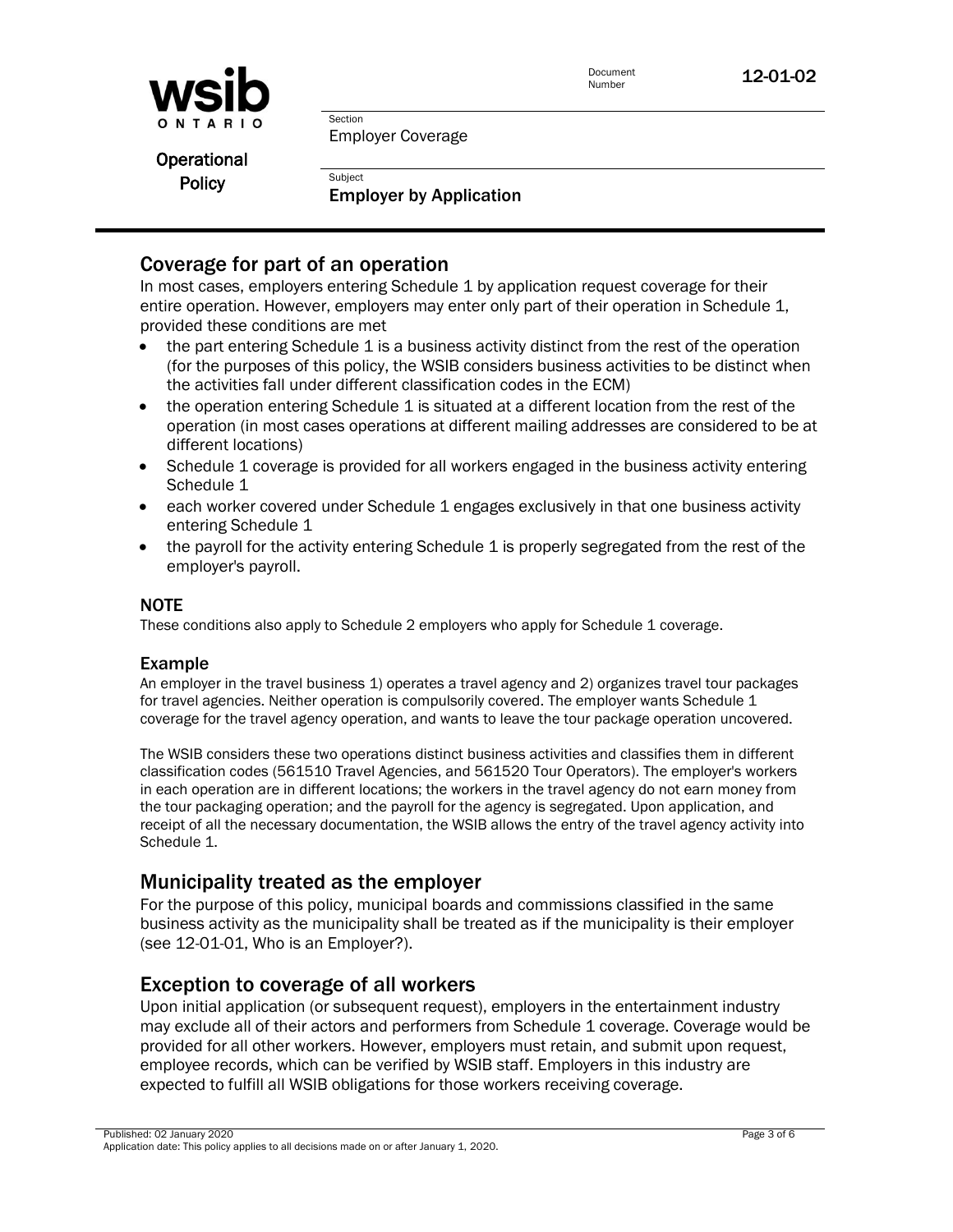

Document **12-01-02**<br>Number

Employer Coverage

Section

**Subject** 

Operational **Policy** 

Employer by Application

# Conditions of coverage

#### To make application

Applicants are required to submit an Employer by Application form, and follow the registration procedures for new employers. For more details about registration, see [14-02-](http://www.wsib.on.ca/WSIBPortal/faces/WSIBManualPage?cGUID=14-02-02&rDef=WSIB_RD_OPM&fGUID=835502100635000491) [02, Registration.](http://www.wsib.on.ca/WSIBPortal/faces/WSIBManualPage?cGUID=14-02-02&rDef=WSIB_RD_OPM&fGUID=835502100635000491)

#### Period of coverage

Coverage begins on the date the WSIB approves the application for Schedule 1 coverage. Coverage remains in effect until the employer satisfies the conditions for cancellation of coverage (set out below), or until the business no longer employs workers.

# Cancellation of coverage

#### Cancellation by WSIB

The WSIB may cancel Schedule 1 application coverage when an employer's payment and/or reporting obligations have not been met, or when no reply is received in response to the WSIB's communication attempts, in situations such as

- mail is returned to the WSIB and no alternative address can be obtained
- the employer cannot be located
- the reconciliation form has not been submitted
- premium or other payments are overdue
- the WSIB has issued more than one provisional premium
- the WSIB discovers the employer's reporting obligation has stopped (i.e. the business has terminated, is in bankruptcy or receivership, or is no longer employing workers).

The WSIB sends a registered letter to the employer advising that coverage will be cancelled unless the employer complies with directions to meet their payment and/or reporting obligations by the time stipulated in the letter (within 15 days from the date of the letter).

When an employer's coverage has been cancelled, either by the employer or by the WSIB, the employer may reapply for coverage by application. Before the WSIB reinstates coverage for a previously registered employer, any previously unpaid amounts must be paid in full. It should be noted that during the period of time in which the account is cancelled, the workers would not be covered in case of a work-related injury. Once the employer re-applies for coverage and the WSIB reinstates the account, coverage for the workers begins from that time forward.

#### Requests to cancel coverage

Employers requesting cancellation of Schedule 1 application coverage must send a written request to the WSIB.

For employers whose business activities are not mandatorily covered under Schedule 1 or Schedule 2, coverage will be cancelled effective the last day of the month in which the WSIB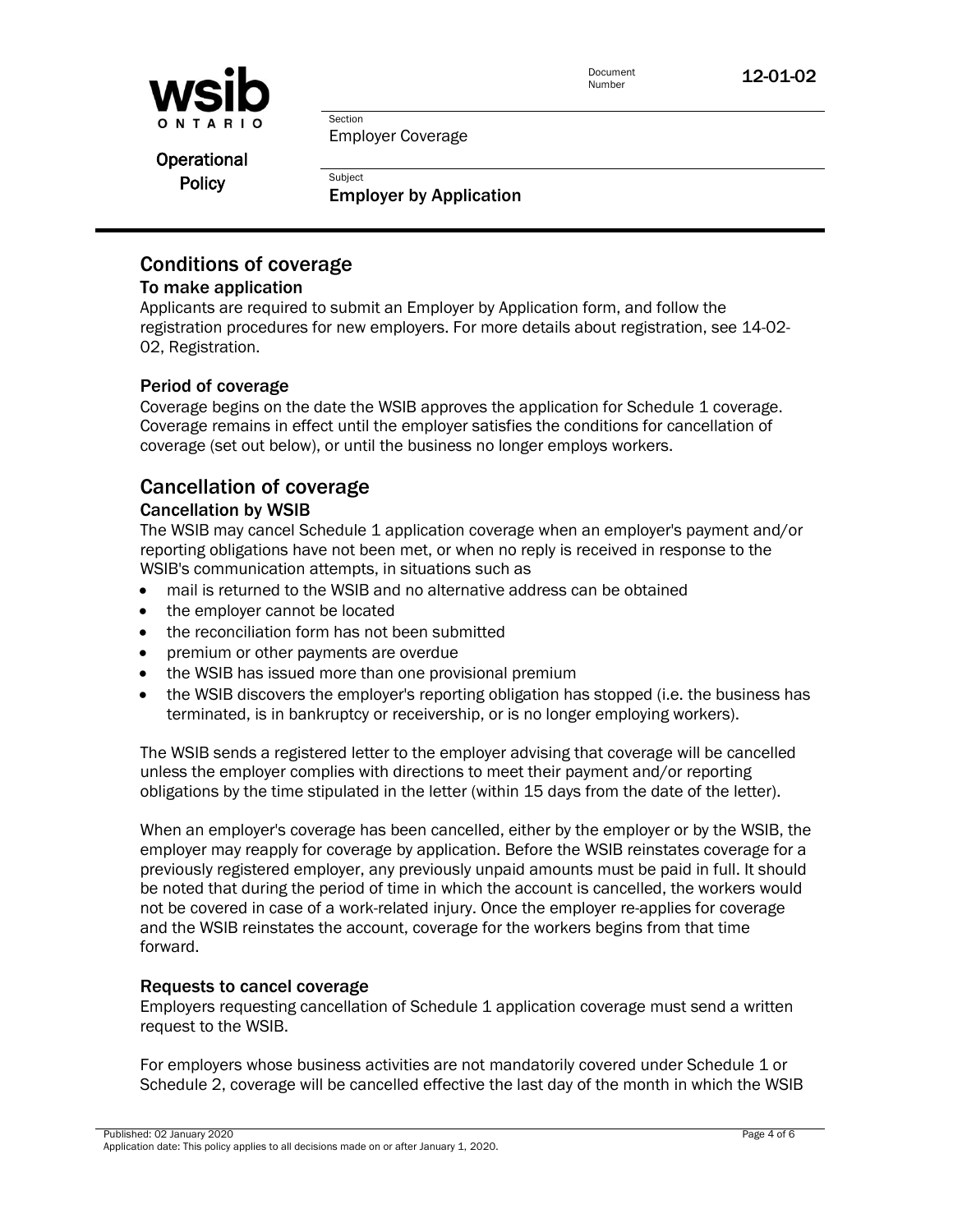

Document **12-01-02**<br>Number

Employer Coverage

Section

**Subject** 

Operational **Policy** 

Employer by Application

receives a certified cheque for the full payment of the departure premium (see below). For employers who also have optional insurance, the coverage will be cancelled effective the same date.

For employers requesting to transfer back to Schedule 2, Schedule 1 coverage will also cease (and Schedule 2 coverage resumes) no later than 10 calendar days from the date the WSIB receives a certified cheque for the full payment of the departure premium (see below). For those who also have optional insurance, a consent form must be completed to continue optional insurance coverage under Schedule 2.

#### Payment on cancellation

For employers requesting cancellation, premiums are charged up to and including the last day that coverage is in effect, which includes the day the WSIB receives the full payment of the departure premium.

For employers no longer employing workers, premiums are charged up to and including the last day the business employs workers.

All application employers remain responsible for all amounts previously owing on the account(s), even though they no longer have Schedule 1 coverage.

#### Optional insurance only

Schedule 1 application coverage ceases at the same time an employer with optional insurance only (i.e., an independent operator or partnership not employing workers) requests the cancellation of the optional insurance.

#### Providing notice to workers

Employers whose business activities are not listed in either Schedule 1 or Schedule 2 and who cancel Schedule 1 application coverage are required to notify their workers that they will no longer have WSIB coverage.

## Renewal of coverage

Employers who withdraw from Schedule 1 application coverage may reapply for Schedule 1 coverage. The WSIB reserves the right to grant or deny coverage.

## Application date

This policy applies to all decisions made on or after January 1, 2020.

## Document history

This document replaces 12-01-02 dated June 1, 2005. This document replaces 12-01-02 dated July 2, 2004.